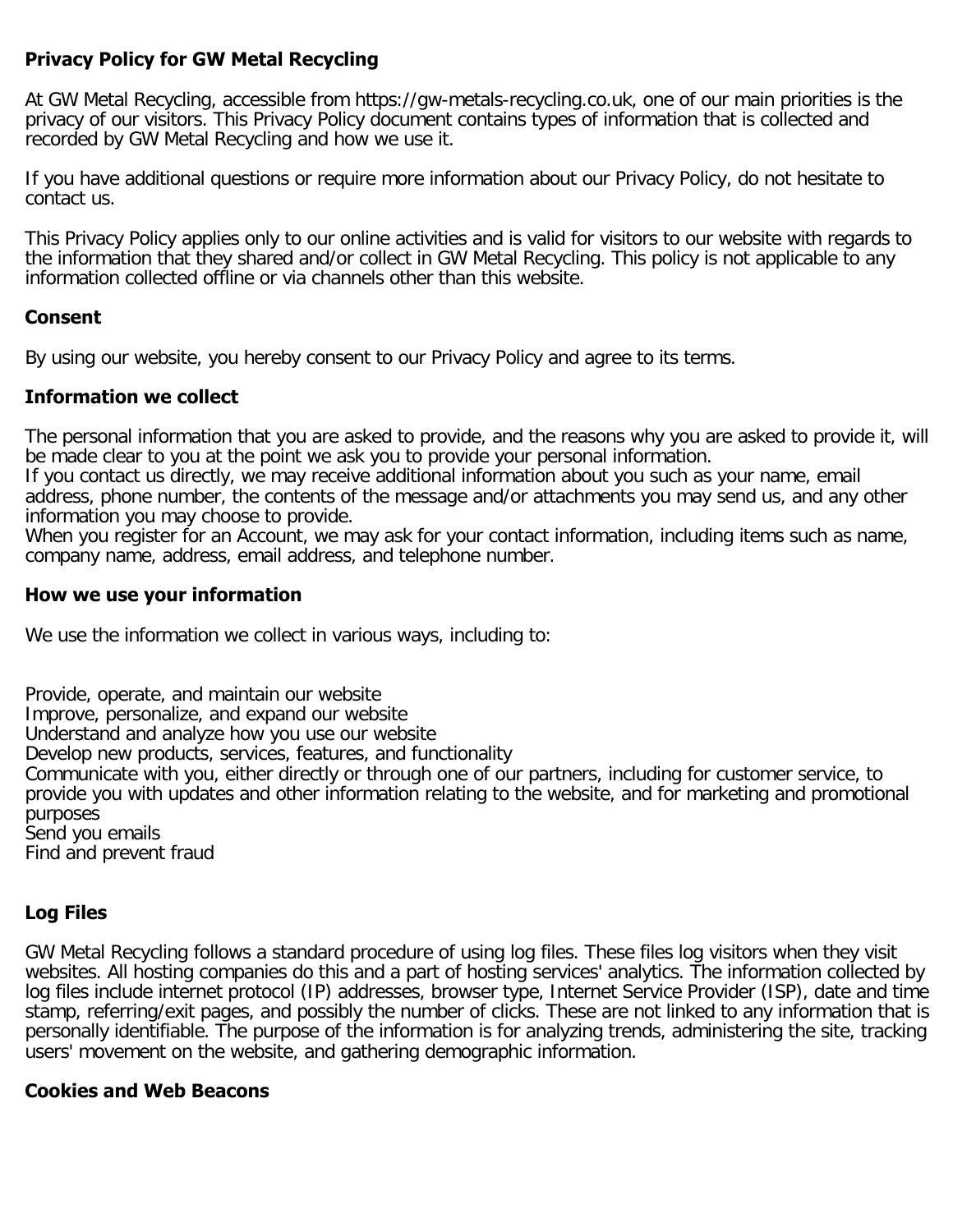Like any other website, GW Metal Recycling uses 'cookies'. These cookies are used to store information including visitors' preferences, and the pages on the website that the visitor accessed or visited. The information is used to optimize the users' experience by customizing our web page content based on visitors' browser type and/or other information.

# **Advertising Partners Privacy Policies**

You may consult this list to find the Privacy Policy for each of the advertising partners of GW Metal Recycling.

Third-party ad servers or ad networks uses technologies like cookies, JavaScript, or Web Beacons that are used in their respective advertisements and links that appear on GW Metal Recycling, which are sent directly to users' browser. They automatically receive your IP address when this occurs. These technologies are used to measure the effectiveness of their advertising campaigns and/or to personalize the advertising content that you see on websites that you visit.

Note that GW Metal Recycling has no access to or control over these cookies that are used by third-party advertisers.

# **Third Party Privacy Policies**

GW Metal Recycling's Privacy Policy does not apply to other advertisers or websites. Thus, we are advising you to consult the respective Privacy Policies of these third-party ad servers for more detailed information. It may include their practices and instructions about how to opt-out of certain options.

You can choose to disable cookies through your individual browser options. To know more detailed information about cookie management with specific web browsers, it can be found at the browsers' respective websites.

# **CCPA Privacy Rights (Do Not Sell My Personal Information)**

Under the CCPA, among other rights, California consumers have the right to:

Request that a business that collects a consumer's personal data disclose the categories and specific pieces of personal data that a business has collected about consumers.

Request that a business delete any personal data about the consumer that a business has collected.

Request that a business that sells a consumer's personal data, not sell the consumer's personal data.

If you make a request, we have one month to respond to you. If you would like to exercise any of these rights, please contact us.

## **GDPR Data Protection Rights**

We would like to make sure you are fully aware of all of your data protection rights. Every user is entitled to the following:

The right to access – You have the right to request copies of your personal data. We may charge you a small fee for this service.

The right to rectification – You have the right to request that we correct any information you believe is inaccurate. You also have the right to request that we complete the information you believe is incomplete. The right to erasure – You have the right to request that we erase your personal data, under certain conditions.